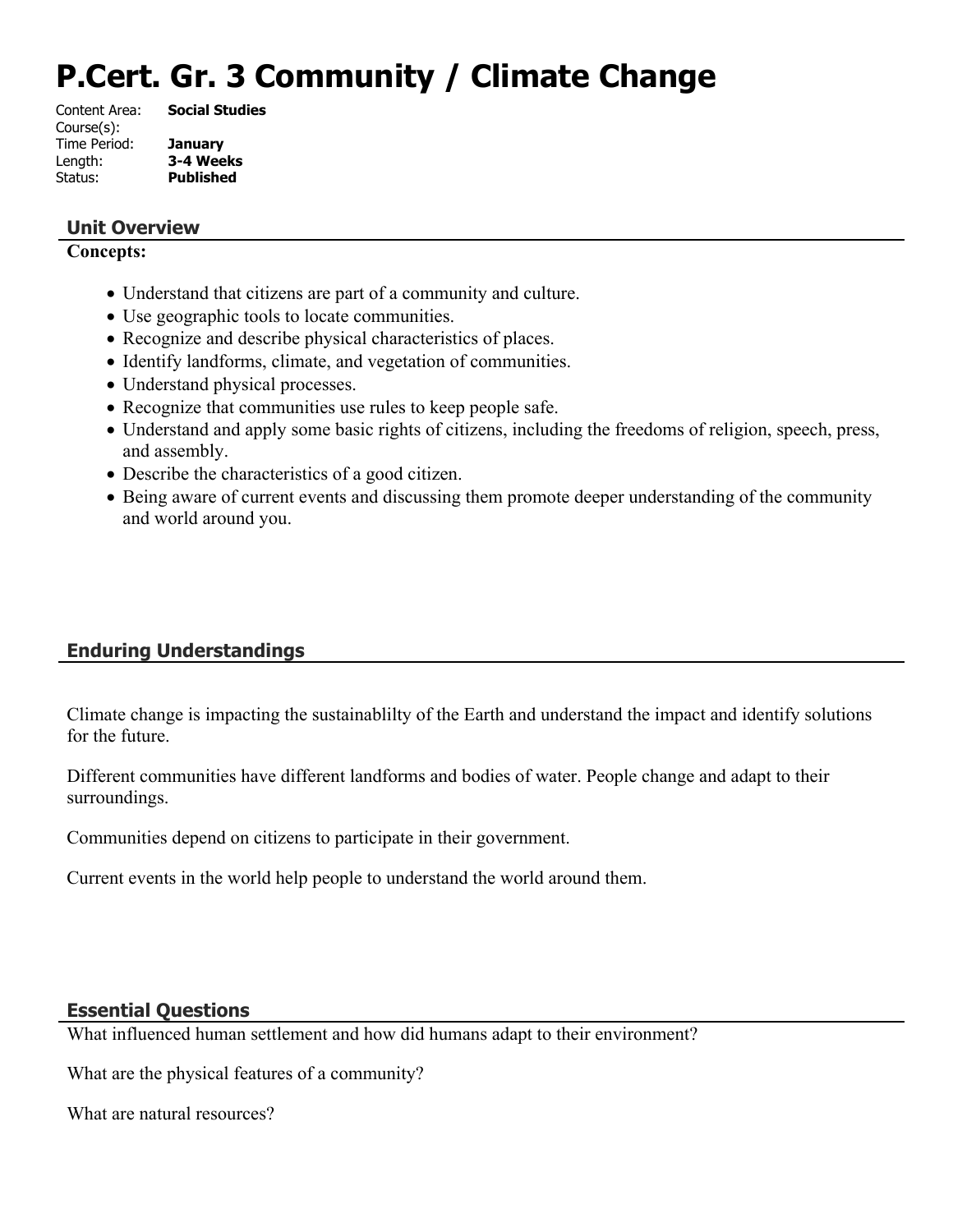What are some ways in the environment affects people?

How do people affect their communities?

What measures are taken identify climate change issues in their community and what research offers solutions to support sustainablility?

What are some ways in which people modify their environment?

What are some things people can do to care for their environment?

What are some characteristics of a good citizen?

What important current events are happening in the world today?

# **Instructional Strategies & Learning Activities**

### **Skills and Methodologies:**

- Use maps to locate communities and identify landforms.
- Recognizing the interconnectedness of ecosystems and communities using prior knowledge from science habitat unit.
- Use charts and graphic organizers to explain concepts.
- Compare and contrast concepts.
- Speak in front of an audience and take part in discussions.

# **Instructional Activities:**

- Review map skills using workbook, maps and centers.
- Use textbook and workbooks to identify concepts
- Complete assessment of textbook content.
- Have students design and create their own community in a pizza box making sure they include identified landforms and natural and man-made resources according to established rubric.
- Students will research solutions to the impact of climate change on their community and impllement at least two solutions into their community to support sustainability.
- Have students look at the Delaware Township site to look at the established laws for our community.
- Have students develop a list of realistic laws for their community to live by according to the rubric.
- Once a week, each student will find a current event, write up a summary and present to the class according to checklist.

# **Integration of 21st Century Themes and Career Exploration**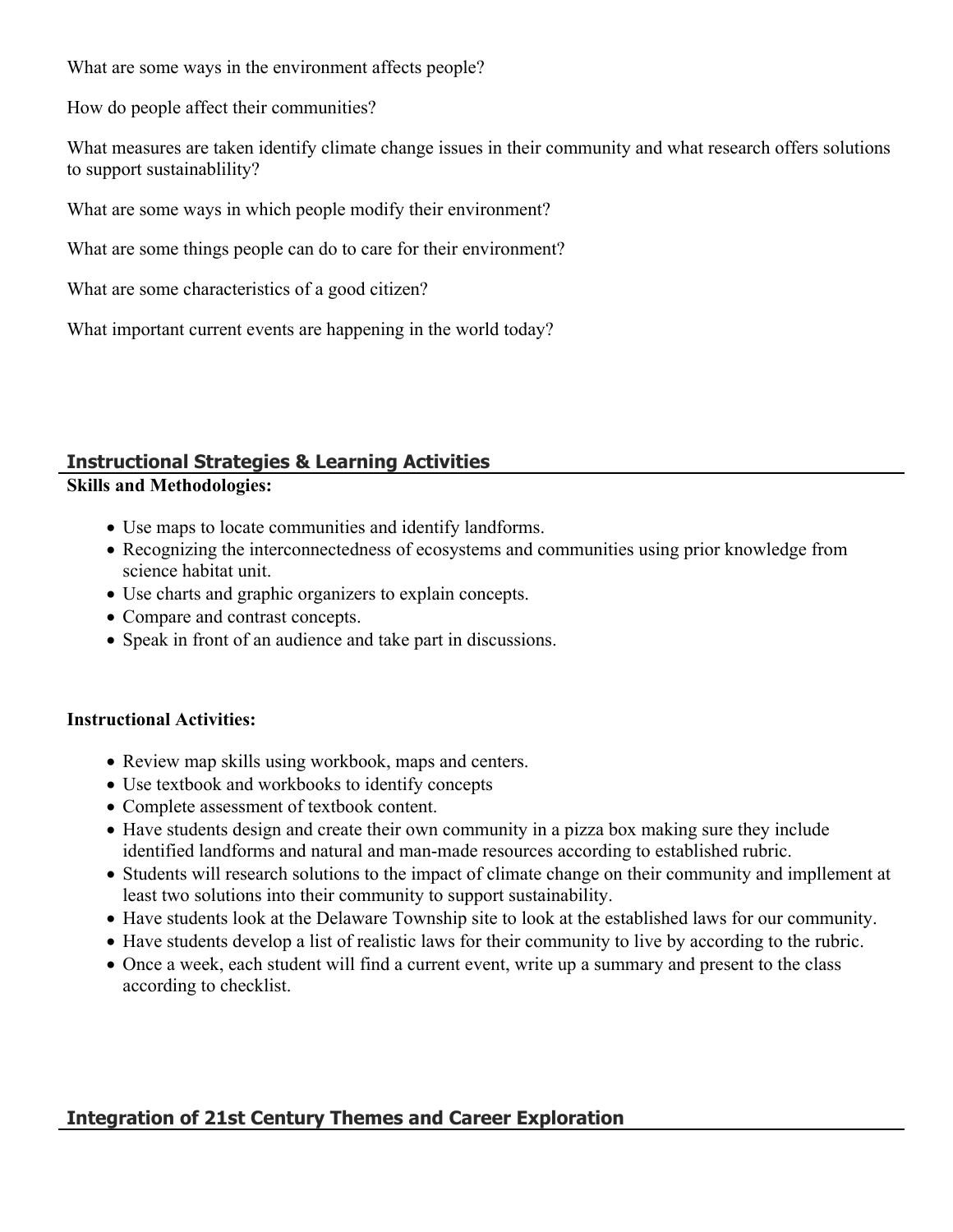| CRP.K-12.CRP2        | Apply appropriate academic and technical skills.                                   |
|----------------------|------------------------------------------------------------------------------------|
| <b>CRP.K-12.CRP5</b> | Consider the environmental, social and economic impacts of decisions.              |
| CRP.K-12.CRP4        | Communicate clearly and effectively and with reason.                               |
| CRP.K-12.CRP9        | Model integrity, ethical leadership and effective management.                      |
| CRP.K-12.CRP8        | Utilize critical thinking to make sense of problems and persevere in solving them. |
| <b>CRP.K-12.CRP7</b> | Employ valid and reliable research strategies.                                     |
| CRP.K-12.CRP1        | Act as a responsible and contributing citizen and employee.                        |
| CRP.K-12.CRP12       | Work productively in teams while using cultural global competence.                 |
|                      |                                                                                    |

# **Technology Integration**

Students will interact with the SmartBoards, Chromebooks, and Document Camera.

| TECH.8.1.5.A.CS1    | Understand and use technology systems                                                                                             |
|---------------------|-----------------------------------------------------------------------------------------------------------------------------------|
| TECH.8.1.5.E.CS3    | Evaluate and select information sources and digital tools based on the appropriateness for<br>specific tasks.                     |
| TECH.8.2.5.B.CS2    | The effects of technology on the environment.                                                                                     |
| <b>TECH.8.1.5.A</b> | Technology Operations and Concepts: Students demonstrate a sound understanding of<br>technology concepts, systems and operations. |
| TECH.8.1.5.B.CS2    | Create original works as a means of personal or group expression.                                                                 |
| TECH.8.2.5.A.1      | Compare and contrast how products made in nature differ from products that are human<br>made in how they are produced and used.   |
| TECH.8.2.5.C.CS2    | The application of engineering design.                                                                                            |
| TECH.8.1.5.A.2      | Format a document using a word processing application to enhance text and include<br>graphics, symbols and/or pictures.           |
| TECH.8.1.5.E.CS1    | Plan strategies to guide inquiry.                                                                                                 |
| TECH.8.2.5.B.CS4    | The influence of technology on history.                                                                                           |
| TECH.8.1.5.A.1      | Select and use the appropriate digital tools and resources to accomplish a variety of tasks<br>including solving problems.        |
| TECH.8.2.5.B. 6     | Compare and discuss how technologies have influenced history in the past century.                                                 |
| TECH.8.1.5.D.CS1    | Advocate and practice safe, legal, and responsible use of information and technology.                                             |
| TECH.8.1.5.E.CS2    | Locate, organize, analyze, evaluate, synthesize, and ethically use information from a<br>variety of sources and media.            |
| TECH.8.1.5.A.CS2    | Select and use applications effectively and productively.                                                                         |
|                     |                                                                                                                                   |

# **Interdisciplinary Connections**

 4-ESS3-1 Obtain and combine information to describe that energy and fuels are derived from natural resources and their uses affect the environment.

3-ESS3-1 Obtain and combine information about ways individual communities use science ideas to protect the Earth's resources, environment and address climate change issues.

8.2.5.ETW.5 Identify the impact of specific technology on the environment and determine what can be done to increase positive effects and to reduce any negative affects such as climate change.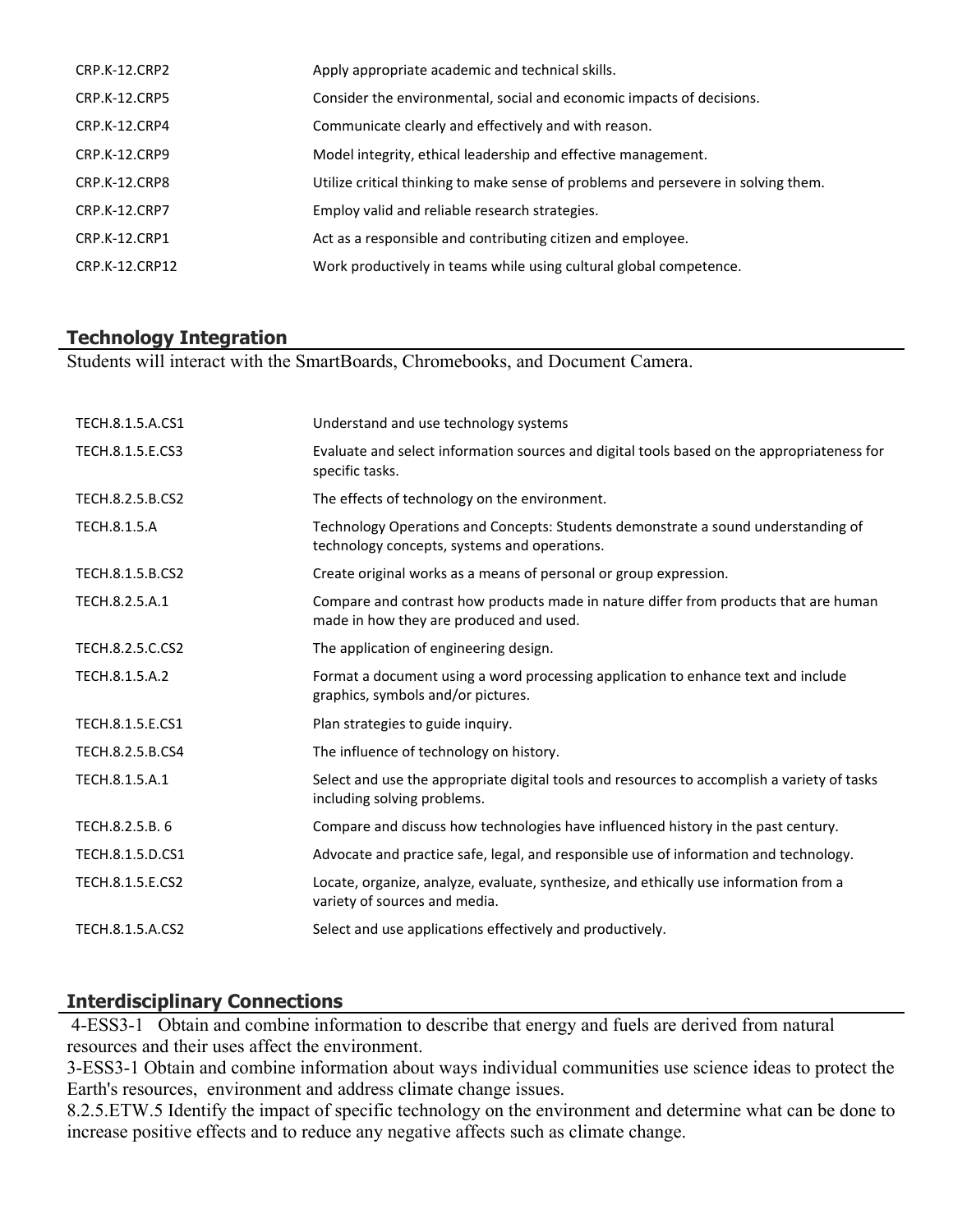| LA.3.CCSS.ELA-Literacy.CCRA.SL2 | Integrate and evaluate information presented in diverse media and formats, including<br>visually, quantitatively, and orally.                                                                                                 |
|---------------------------------|-------------------------------------------------------------------------------------------------------------------------------------------------------------------------------------------------------------------------------|
| CCSS.ELA-Literacy.RL.3.1        | Ask and answer questions to demonstrate understanding of a text, referring explicitly to<br>the text as the basis for the answers.                                                                                            |
| CCSS.ELA-Literacy.RI.3.1        | Ask and answer questions to demonstrate understanding of a text, referring explicitly to<br>the text as the basis for the answers.                                                                                            |
| CCSS.ELA-Literacy.RI.3.2        | Determine the main idea of a text; recount the key details and explain how they support<br>the main idea.                                                                                                                     |
| CCSS.ELA-Literacy.RI.3.3        | Describe the relationship between a series of historical events, scientific ideas or concepts,<br>or steps in technical procedures in a text, using language that pertains to time, sequence,<br>and cause/effect.            |
| CCSS.ELA-Literacy.RI.3.4        | Determine the meaning of general academic and domain-specific words and phrases in a<br>text relevant to a grade 3 topic or subject area.                                                                                     |
| CCSS.ELA-Literacy.RI.3.5        | Use text features and search tools (e.g., key words, sidebars, hyperlinks) to locate<br>information relevant to a given topic efficiently.                                                                                    |
| CCSS.ELA-Literacy.RI.3.6        | Distinguish their own point of view from that of the author of a text.                                                                                                                                                        |
| CCSS.ELA-Literacy.RI.3.7        | Use information gained from illustrations (e.g., maps, photographs) and the words in a<br>text to demonstrate understanding of the text (e.g., where, when, why, and how key<br>events occur).                                |
| CCSS.ELA-Literacy.RI.3.8        | Describe the logical connection between particular sentences and paragraphs in a text<br>(e.g., comparison, cause/effect, first/second/third in a sequence).                                                                  |
| CCSS.ELA-Literacy.RI.3.9        | Compare and contrast the most important points and key details presented in two texts<br>on the same topic.                                                                                                                   |
| CCSS.ELA-Literacy.RI.3.10       | By the end of the year, read and comprehend informational texts, including history/social<br>studies, science, and technical texts, at the high end of the grades 2-3 text complexity<br>band independently and proficiently. |
| CCSS.ELA-Literacy.SL.3.1        | Engage effectively in a range of collaborative discussions (one-on-one, in groups, and<br>teacher-led) with diverse partners on grade 3 topics and texts, building on others' ideas<br>and expressing their own clearly.      |
| CCSS.ELA-Literacy.SL.3.1.a      | Come to discussions prepared, having read or studied required material; explicitly draw on<br>that preparation and other information known about the topic to explore ideas under<br>discussion.                              |
| CCSS.ELA-Literacy.SL.3.1.b      | Follow agreed-upon rules for discussions (e.g., gaining the floor in respectful ways,<br>listening to others with care, speaking one at a time about the topics and texts under<br>discussion).                               |
| CCSS.ELA-Literacy.SL.3.1.c      | Ask questions to check understanding of information presented, stay on topic, and link<br>their comments to the remarks of others.                                                                                            |
| CCSS.ELA-Literacy.SL.3.1.d      | Explain their own ideas and understanding in light of the discussion.                                                                                                                                                         |
| CCSS.ELA-Literacy.SL.3.6        | Speak in complete sentences when appropriate to task and situation in order to provide<br>requested detail or clarification.                                                                                                  |

### **Differentiation**

- Assessment modifications depending on individual needs: test read to student, unlimited time to finish test, use of vocabulary sheets.
- Pairing strong reader with a weak reader to support peers in the classroom when reading grade level nonfiction text.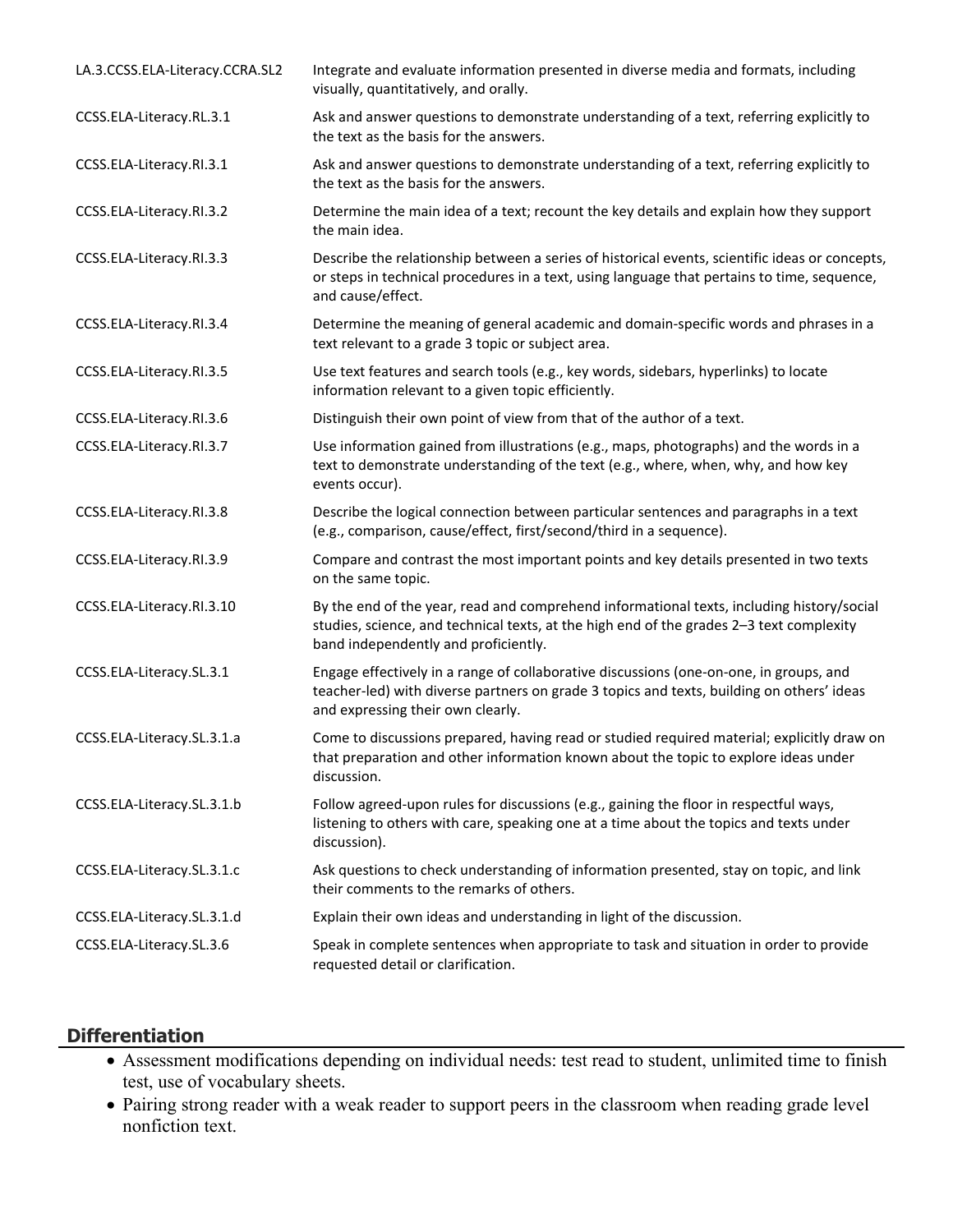Extension activities may include:

1. Write a journal entry as one of the members of the community box community to a friend living far away explaining the community you planned and developed. Try to persuade them to move to the community, giving reasons why they should come there.

2. Write a campaign speech to present to your "community" convincing them why they should vote for you.

- 3. Draw a detailed architectural type drawing of one of the buildings in your "community".
- 4. Write a poem about your community.
- 5. Present an extension activity proposal of your own to the teacher for approval.

6. Design a brochure for your "community" including points of interest to encourage tourists to visit your "community".

# **Modifications & Accommodations**

IEP and 504 accommodations as required

Also, see differentiation above.

#### **Formative Assessments**

discussion

Teacher observation

worksheet assignements

Performance Task

#### **Summative Assessments**

Final Project components as listed in Activities according to checklist.

#### **Instructional Materials**

• Current Event guidelines and sheets.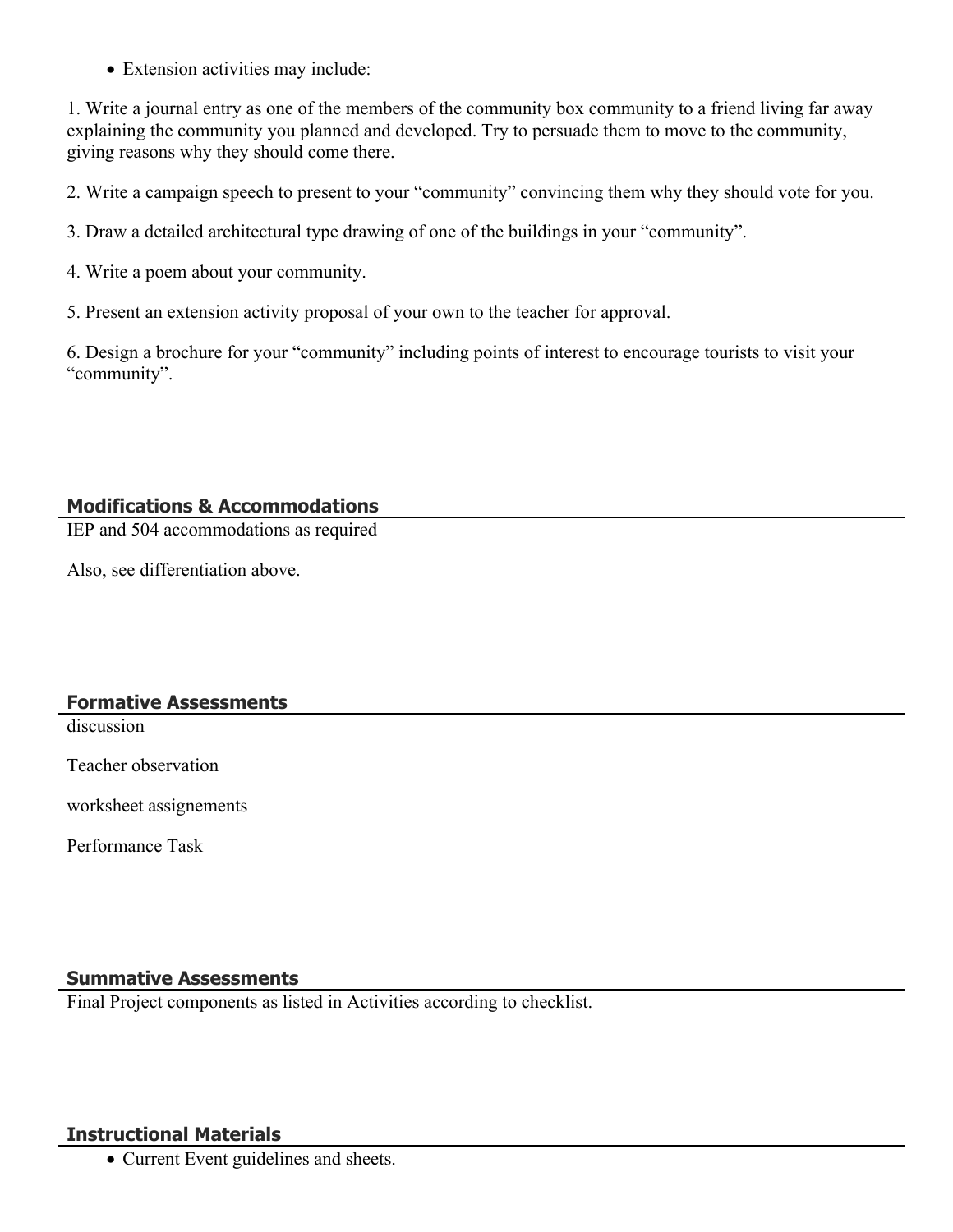- Scholastic News if needed for current events.
- Harcourt Social Studies textbook and student workbook.
- Harcourt Social Studies assessments.
- Vocabulary sheets
- Community Project Rubric
- Pizza boxes
- Supplies to design and decorate communities.
- [www.newsela.com](http://www.newsela.com/) for current events.
- [www.delawaretownship.org](http://www.delawaretownship.org/)
- [www.studystack.com](http://www.studystack.com/)

#### **Standards**

| SOC.6.1.4.A.9          | Compare and contrast responses of individuals and groups, past and present, to violations<br>of fundamental rights (e.g., fairness, civil rights, human rights).                                                     |
|------------------------|----------------------------------------------------------------------------------------------------------------------------------------------------------------------------------------------------------------------|
| SOC.6.3.4.CS6          | Demonstrate understanding of the need for fairness and take appropriate action against<br>unfairness.                                                                                                                |
| SOC.6.1.5.CivicsPD.3   | Explain how and why it is important that people from diverse cultures collaborate to find<br>solutions to community, state, national, and global challenges.                                                         |
| SOC.6.1.5.GeoPP.2      | Describe how landforms, climate and weather, and availability of resources have impacted<br>where and how people live and work in different regions of New Jersey and the United<br>States.                          |
| SOC.6.1.4.A.CS11       | In an interconnected world, increased collaboration is needed by individuals, groups, and<br>nations to solve global problems.                                                                                       |
| SOC.6.1.4.A.11         | Explain how the fundamental rights of the individual and the common good of the country<br>depend upon all citizens exercising their civic responsibilities at the community, state,<br>national, and global levels. |
| SOC.6.1.4.B.4          | Describe how landforms, climate and weather, and availability of resources have impacted<br>where and how people live and work in different regions of New Jersey and the United<br>States.                          |
| SOC.6.1.5. Civics PR.4 | Explain how policies are developed to address public problems.                                                                                                                                                       |
| SOC.6.1.4.A.8          | Compare and contrast how government functions at the community, county, state, and<br>national levels, the services provided, and the impact of policy decisions made at each<br>level.                              |
| SOC.6.1.4.A.CS6        | The examination of individual experiences, historical narratives, and events promotes an<br>understanding of individual and community responses to the violation of fundamental<br>rights.                           |
| SOC.6.1.4.B.8          | Compare ways people choose to use and distribute natural resources.                                                                                                                                                  |
| SOC.6.1.4.C.CS1        | People make decisions based on their needs, wants, and the availability of resources.                                                                                                                                |
| SOC.6.1.5. Civics PR.3 | Evaluate school and community rules, laws and/or policies and determine if they meet<br>their intended purpose.                                                                                                      |
| SOC.6.1.4.A.2          | Explain how fundamental rights guaranteed by the United States Constitution and the Bill<br>of Rights (i.e., freedom of expression, freedom of religion, the right to vote, and the right                            |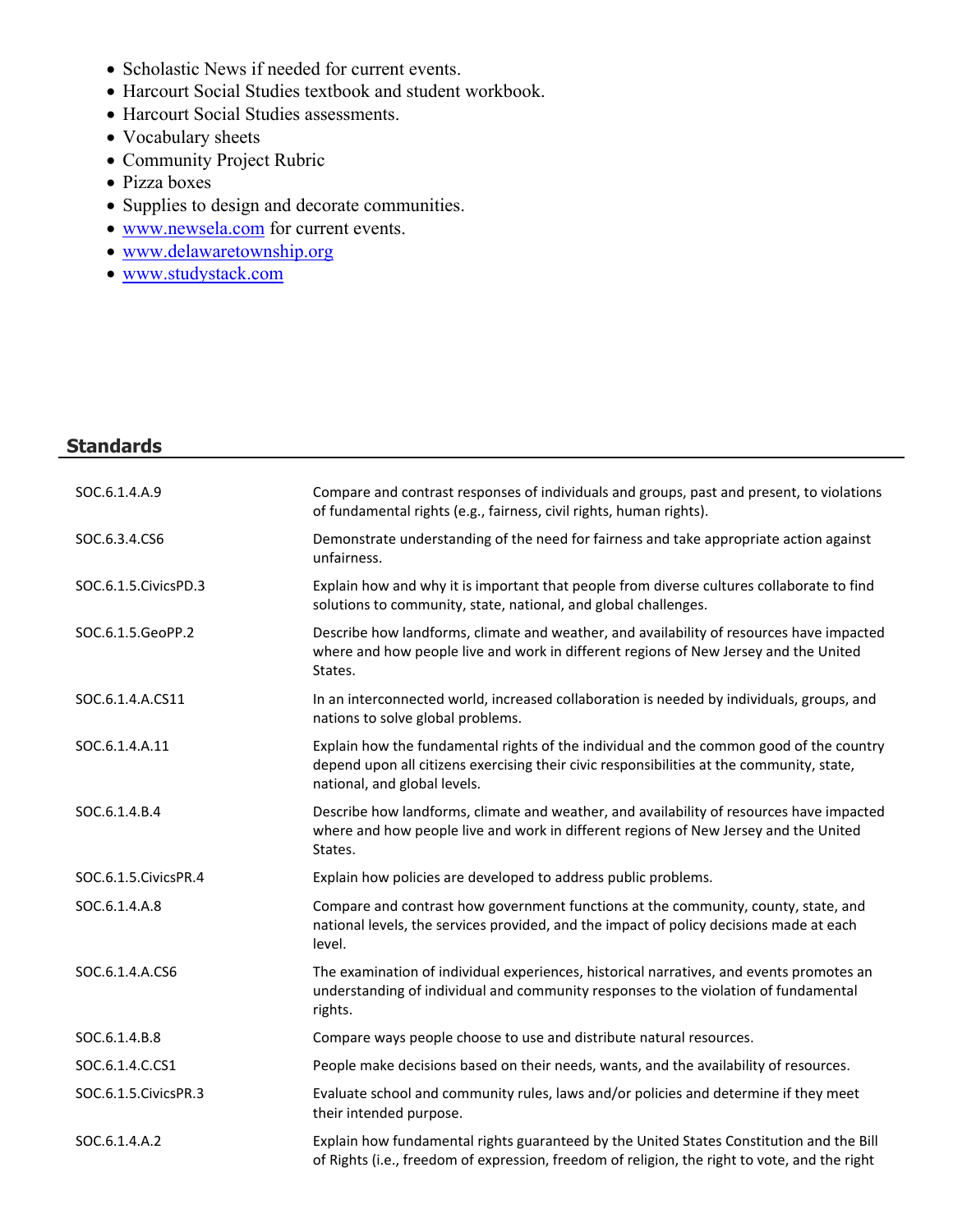|                        | to due process) contribute to the continuation and improvement of American democracy.                                                                                                                                                                                                                                                 |
|------------------------|---------------------------------------------------------------------------------------------------------------------------------------------------------------------------------------------------------------------------------------------------------------------------------------------------------------------------------------|
| SOC.6.1.5.GeoPP.1      | Compare and contrast characteristics of regions in the United States based on culture,<br>economics, and physical characteristics to understand the concept of regionalism.                                                                                                                                                           |
| SOC.6.1.4.A.CS1        | Rules and laws are developed to protect people's rights and the security and welfare of<br>society.                                                                                                                                                                                                                                   |
| SOC.6.1.5. Civics HR.1 | Describe how fundamental rights guaranteed by the United States Constitution and the<br>Bill of Rights contribute to the improvement of American democracy (i.e., freedom of<br>expression, freedom of religion, freedom of the press, freedom of assembly, freedom of<br>petition, the right to vote, and the right to due process). |
| SOC.6.1.4.A.15         | Explain how and why it is important that people from diverse cultures collaborate to find<br>solutions to community, state, national, and global challenges.                                                                                                                                                                          |
| SOC.6.1.4.C.2          | Distinguish between needs and wants and explain how scarcity and choice influence<br>decisions made by individuals, communities, and nations.                                                                                                                                                                                         |
| SOC.6.1.5. Civics CM.5 | Investigate the lives of New Jersey individuals with diverse experiences who have<br>contributed to the improvement of society.                                                                                                                                                                                                       |
| SOC.6.1.5. Civics CM.1 | Use a variety of sources to describe the characteristics exhibited by real and fictional<br>people that contribute(d) to the well-being of their community and country.                                                                                                                                                               |
| SCI.3.ESS3.B           | Natural Hazards                                                                                                                                                                                                                                                                                                                       |
| SOC.6.1.5. Civics CM.2 | Use evidence from multiple sources to construct a claim about how self-discipline and<br>civility contribute to the common good.                                                                                                                                                                                                      |
| SCI.3-ESS3-1           | Make a claim about the merit of a design solution that reduces the impacts of climate<br>change and/or a weather-related hazard.                                                                                                                                                                                                      |
| SOC.6.1.5. Civics CM.6 | Cite evidence from a variety of sources to describe how a democracy depends upon and<br>responds to individuals' participation.                                                                                                                                                                                                       |
| SOC.6.1.5. Civics CM.3 | Identify the types of behaviors that promote collaboration and problem solving with<br>others who have different perspectives.                                                                                                                                                                                                        |
| SOC.6.1.4.A.3          | Determine how "fairness," "equality," and the "common good" have influenced new laws<br>and policies over time at the local and national levels of United States government.                                                                                                                                                          |
| SOC.6.1.4.B.CS2        | Places are jointly characterized by their physical and human properties.                                                                                                                                                                                                                                                              |
| SOC.6.3.4.CS3          | Are aware of their relationships to people, places, and resources in the local community<br>and beyond.                                                                                                                                                                                                                               |
| SOC.6.3.4              | Active Citizenship in the 21st Century: All students will acquire the skills needed to be<br>active, informed citizens who value diversity and promote cultural understanding by<br>working collaboratively to address the challenges that are inherent in living in an<br>interconnected world.                                      |
| SOC.6.3.4.A.2          | Examine the impact of a local issue by considering the perspectives of different groups,<br>including community members and local officials.                                                                                                                                                                                          |
| SOC.6.1.4.A.1          | Explain how rules and laws created by community, state, and national governments<br>protect the rights of people, help resolve conflicts, and promote the common good.                                                                                                                                                                |
| SOC.6.1.4.B.CS1        | Spatial thinking and geographic tools can be used to describe and analyze the spatial<br>patterns and organization of people, places, and environments on Earth.                                                                                                                                                                      |
| SOC.6.3.4.A.1          | Determine what makes a good rule or law and apply this understanding to rules and laws<br>in your school or community (e.g., bike helmet, recycling).                                                                                                                                                                                 |
| SOC.6.3.4.CS4          | Make informed and reasoned decisions by seeking and assessing information, asking<br>questions, and evaluating alternate solutions.                                                                                                                                                                                                   |
| SOC.6.1.4.D.CS1        | Immigrants come to New Jersey and the United States for various reasons and have a<br>major impact on the state and the nation.                                                                                                                                                                                                       |